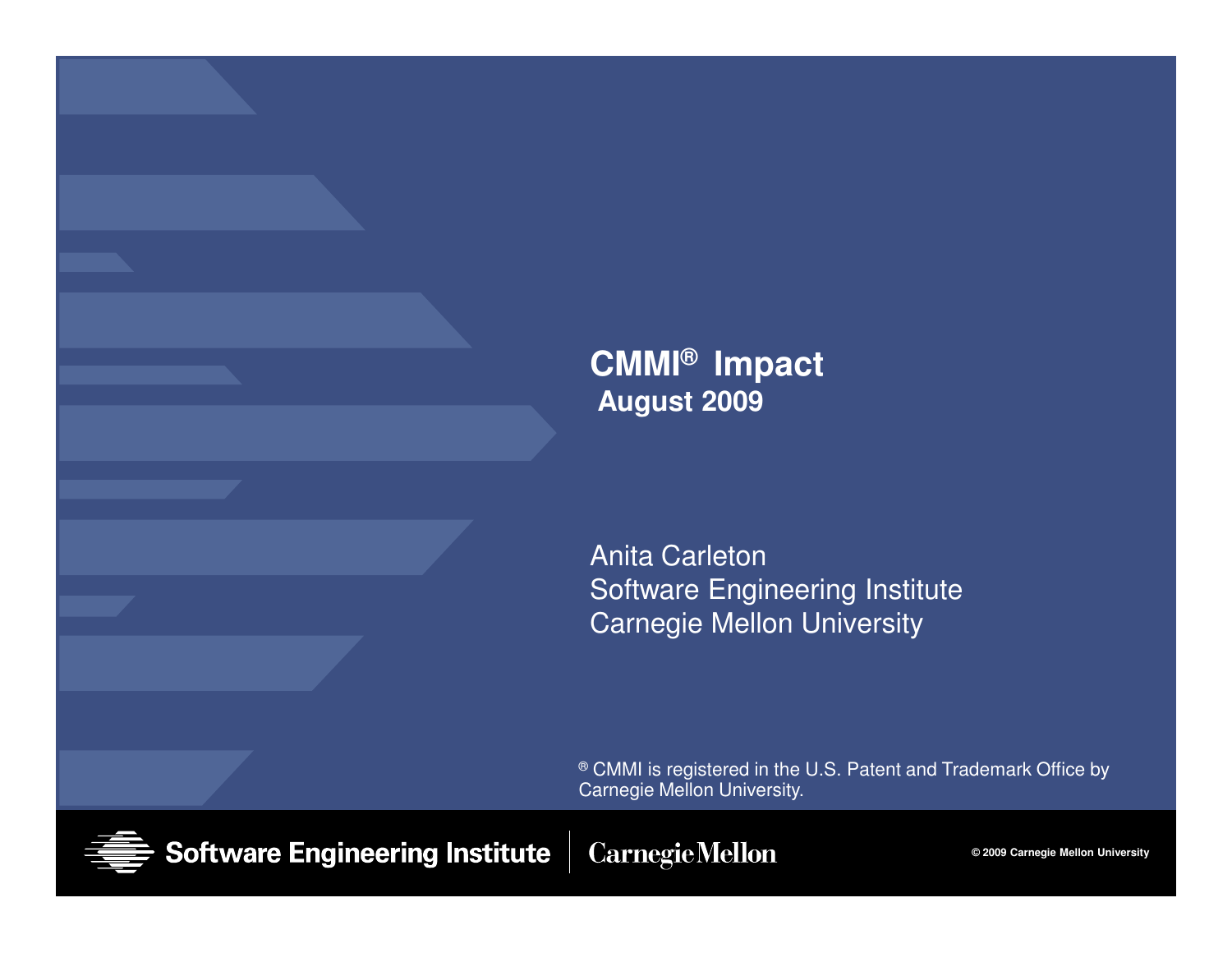### **SCAMPI Cumulative StatisticsCalendar Year-End 2007 & 2008 as of 3-31-09**

|                                | CYE07  | CYE08  | <b>Delta</b> | % Increase |  |
|--------------------------------|--------|--------|--------------|------------|--|
| <b>Appraisals Performed</b>    | 3.113  | 4.134  | 1,021        | 32.8%      |  |
| <b>Organizations Appraised</b> | 2,674  | 3.446  | 772          | 28.9%      |  |
| <b>Participating Companies</b> | 1,882  | 2,544  | 672          | 35.7%      |  |
| Re-appraised Organizations     | 361    | 564    | 203          | 56.2%      |  |
| <b>Projects</b>                | 14,620 | 21,141 | 6,521        | 44.6%      |  |



**Software Engineering Institute**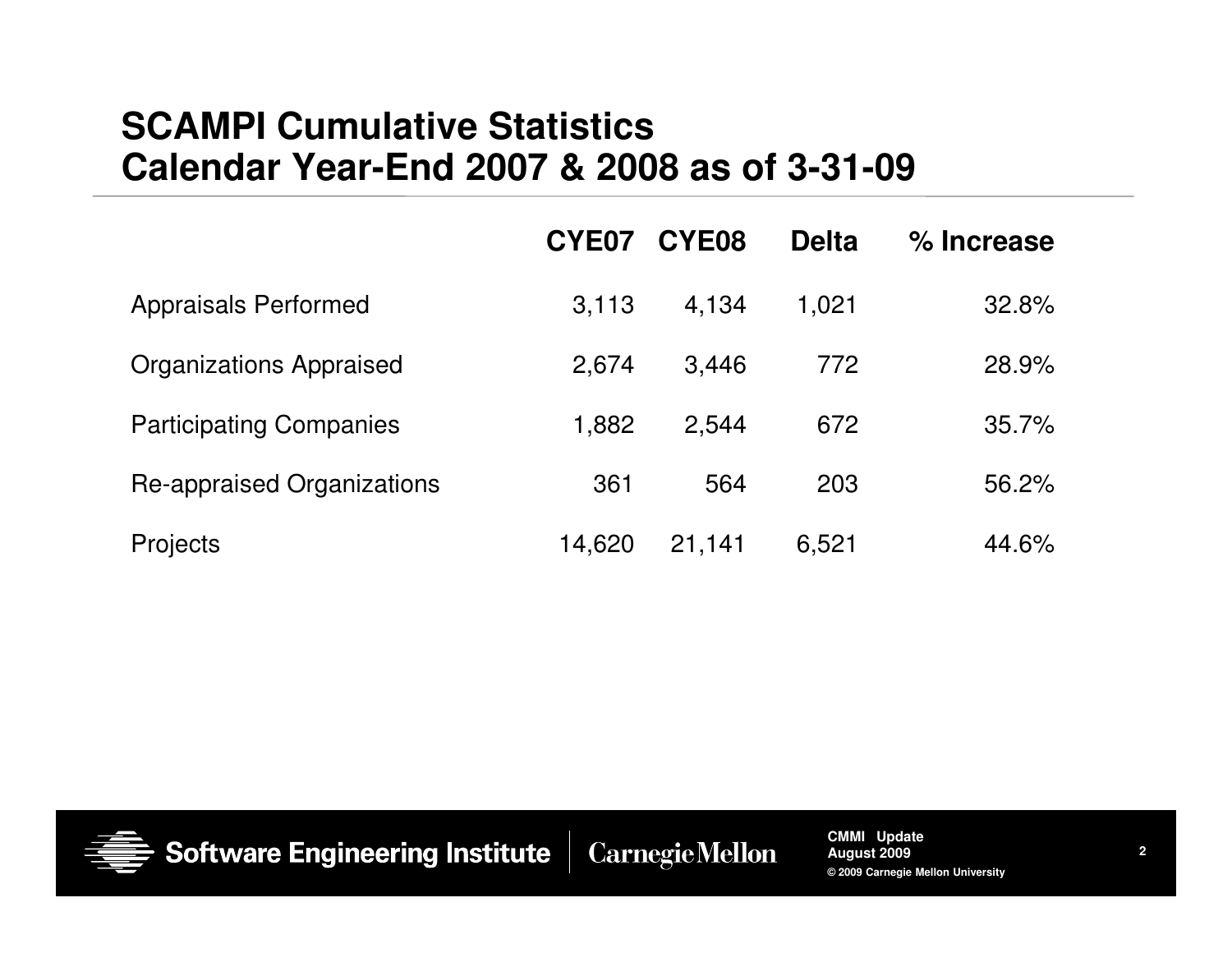### **SCAMPI Military / Government / DoD Contractor Cumulative Statistics Calendar Year-End 2007 & 2008**

|                                | CYE07 | CYE08 | <b>Delta</b> | % Increase |
|--------------------------------|-------|-------|--------------|------------|
| <b>Appraisals Performed</b>    | 574   | 661   | 89           | 15.2%      |
| <b>Organizations Appraised</b> | 574   | 661   | 89           | 15.2%      |
| <b>Participating Companies</b> | 278   | 326   | 48           | 17.3%      |
| Projects                       | 2,068 | 2,573 | 505          | 24.4%      |



**Software Engineering Institute** 

**Carnegie Mellon**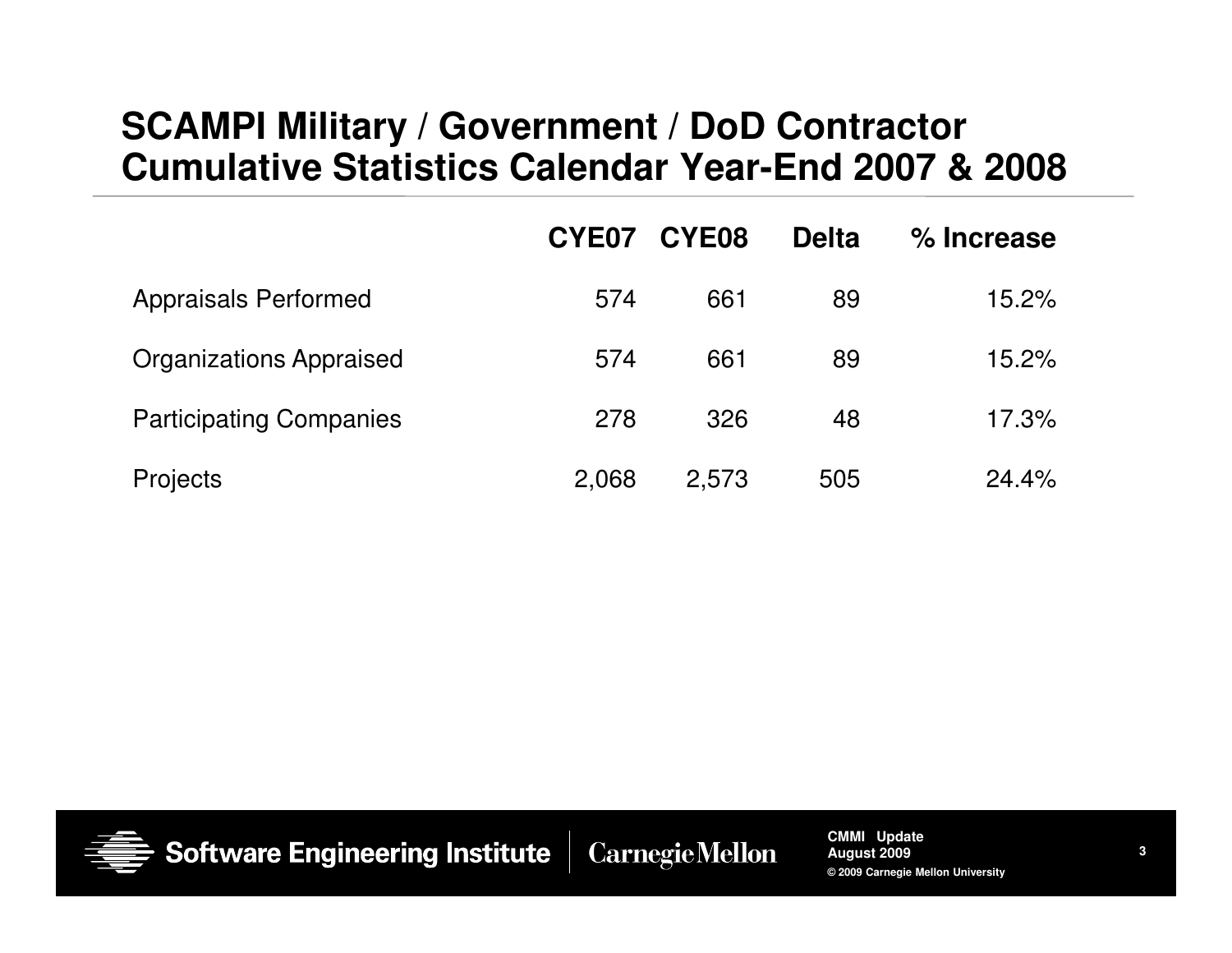## **CMMI Adoption Has Been Broad**



SCAMPI A reports from 60 countries

Approx. 70% of adopters in US are contractors for military/government or are government

Estimated 900,000+ work in orgs that have had a SCAMPI A appraisal.

25 countries with 10 or more appraisals (Aug 06 -> Jul 08):

| • USA   | $598 - 1034$ |
|---------|--------------|
| • China | $158 - 465$  |

- India 177 -> 323• India
- Japan 155 -> 220• Japan
- France 65 -> 112• France
- Korea (ROK) 56 -> 107
- $31 88$ • Taiwan 31 -> 88
- Brazil 39 -> 79• Brazil
- $25 75$ • Spain 25 -> 75
- U.K. 42 -> 71 $\cdot$  U.K.
- $28 51$ • Germany 28 -> 51
- $15 47$ • Argentina 15 -> 47
- Canada 18 -> 43
- $15 42$ • Malaysia 15 -> 42
- Mexico <10 -> 39• Mexico
- $23 29$ • Australia 23 -> 29
- $10 27$ • Egypt 10 -> 27
- Chile <10 -> 20• Chile
- $14 20$ • Philippines 14 -> 20
- $< 10 18$ • Colombia <10 -> 18
- and Italy, Israel, Singapore, Hong Kong, and Pakistan

 http://www.sei.cmu.edu/appraisal-program/profile/profile.htmlStatistical analyses by the presenter.



Software Engineering Institute | CarnegielVieilon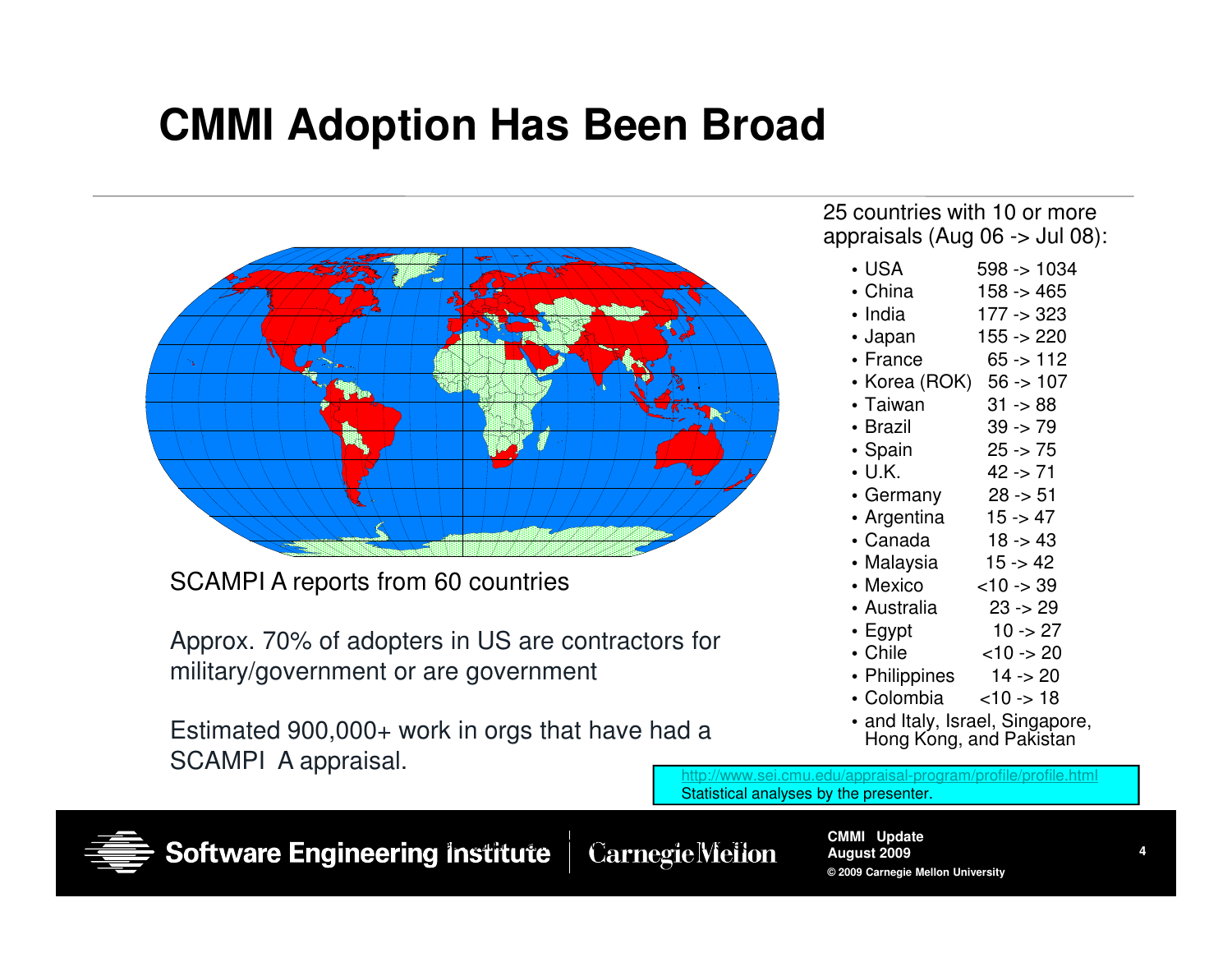## **Organizational Size**

**Based on total employees within area of appraised organization**



**CMMI UpdateAugust 2009 © 2009 Carnegie Mellon University** Software Engineering Institute Carnegie Mellon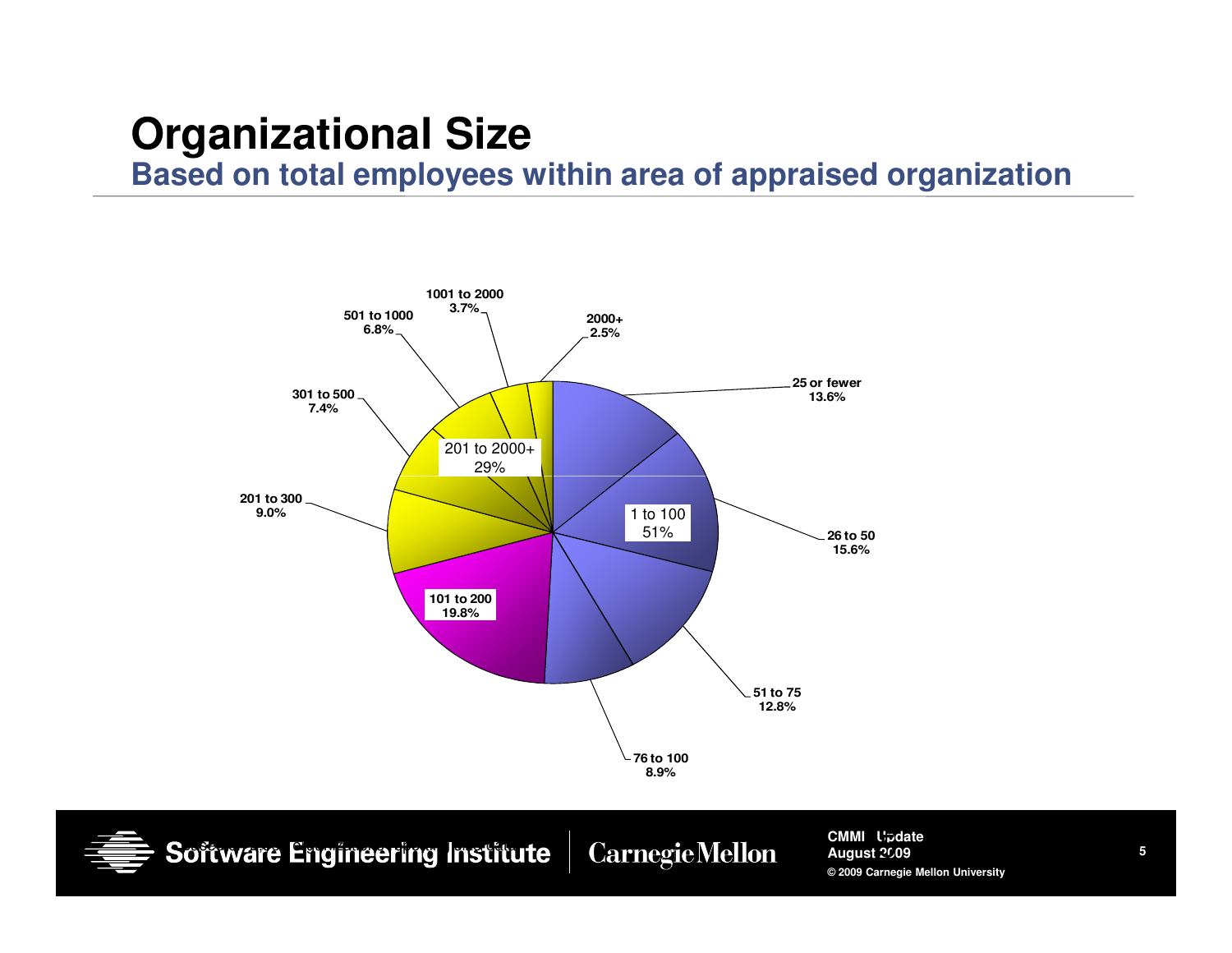## **Organizational Type Based on Primary Standard Industrial Classification (SIC) Code**



72% of adopters are commercial orgs

2/3 Services; 1/5 Manufacturing

**Software Engineering Institute** 

**Carnegie Mellon** 

**CMMI UpdateAugust 2009© 2009 Carnegie Mellon University**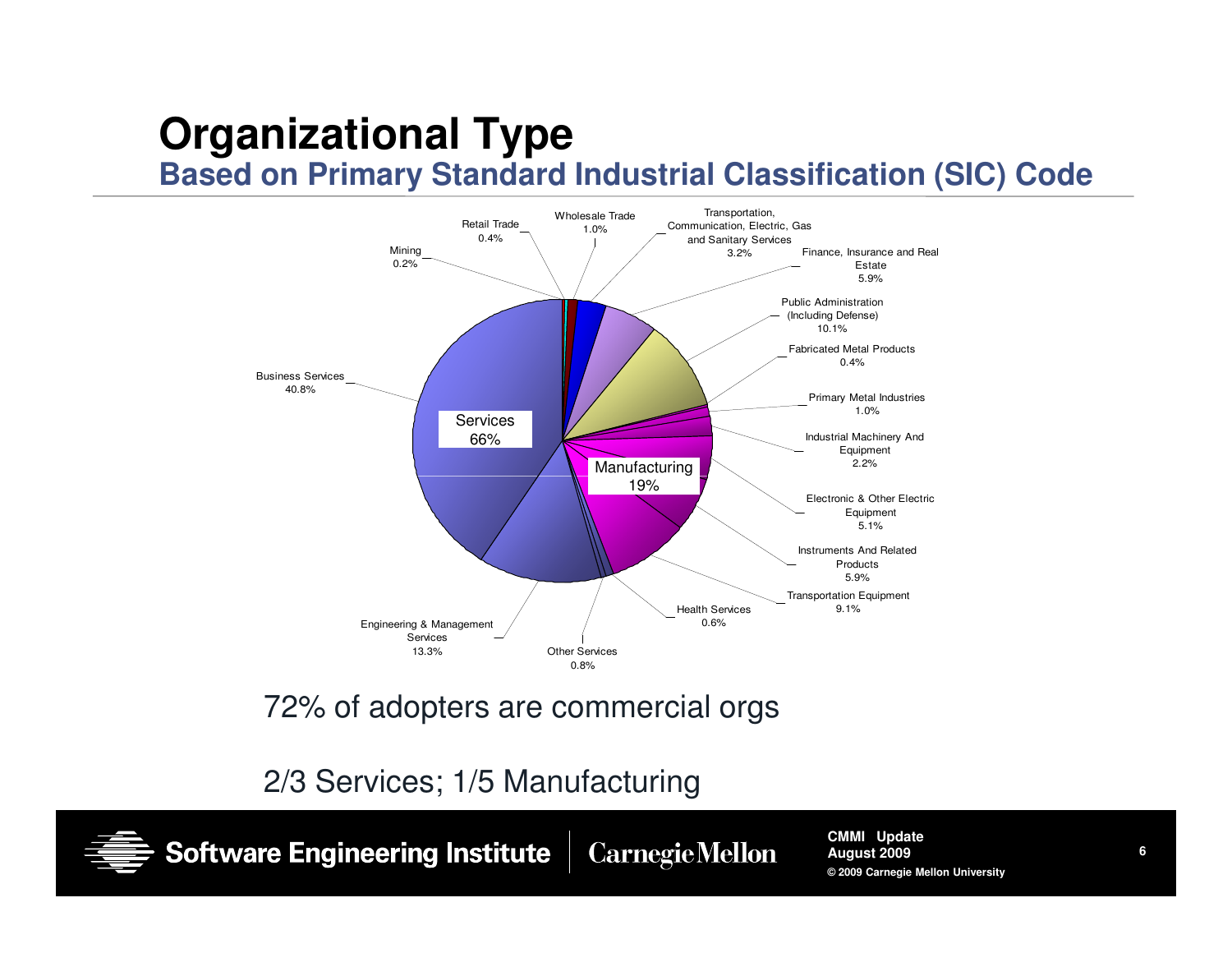#### **Introduction to CMMI Attendees Cumulative as of 7-31-09**



**Software Engineering Institute** 

**CarnegieMellon** 

**CMMI UpdateAugust 2009© 2009 Carnegie Mellon University**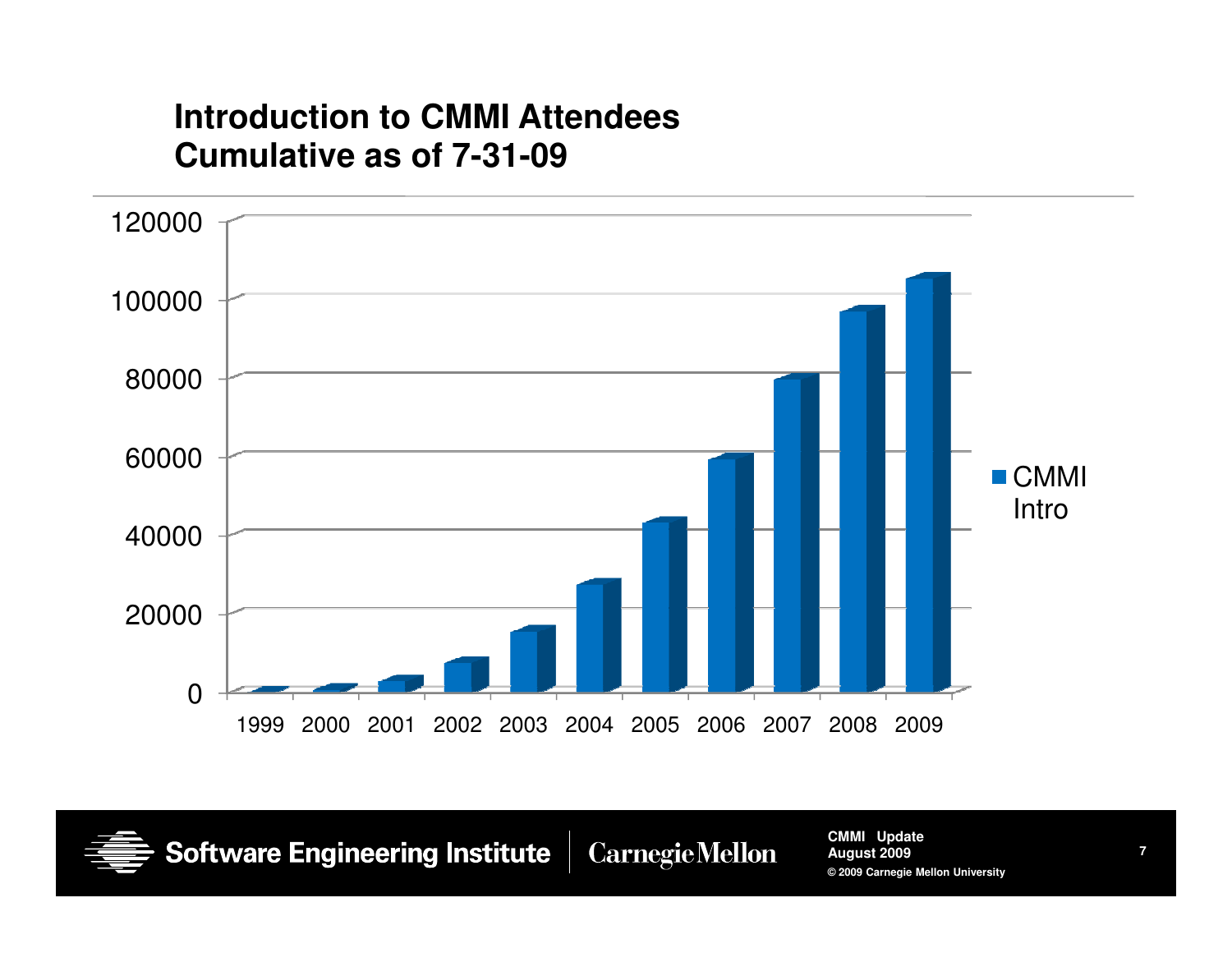# **CMMI Adoption**

#### **Organization Size (Employees)**



**© 2009 Carnegie Mellon University**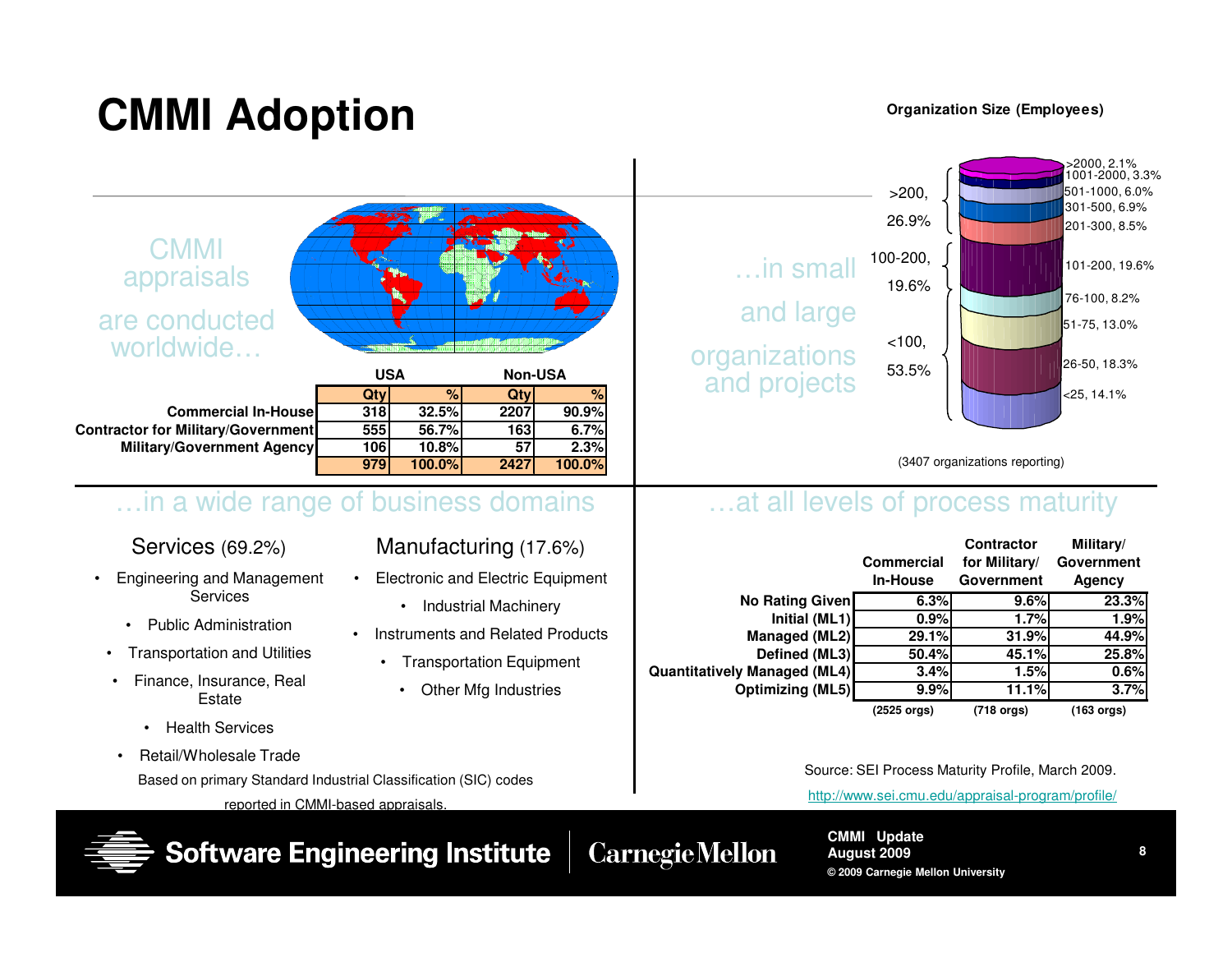## **Benefits of CMMI-Based Process Improvement**

#### **Many companies cite performance benefits from CMMI**

• Published in conferences, articles, papers, studies, surveys, reports

#### **SEI collects quantitative measures of CMMI performance improvement**

- Technical reports, including:
	- "Performance Results of<br>CMML Based Breesse CMMI-Based Process Improvement" (http://www.sei.cmu.edu/pub/d ocuments/06.reports/pdf/06tr004.pdf)

| <b>Performance</b><br>Category                      | <b>Median</b><br><b>Improvement</b> |
|-----------------------------------------------------|-------------------------------------|
| <b>Cost</b>                                         | 34%                                 |
| <b>Schedule</b>                                     | 50%                                 |
| <b>Productivity</b>                                 | 61%                                 |
| Quality                                             | 48%                                 |
| <b>Customer</b><br><b>Satisfaction</b>              | 14%                                 |
| <b>ROI</b>                                          | 4.0:1                               |
| CMU/SEI-2006-TR-004.<br>Data from 35 organizations. |                                     |



**Software Engineering Institute** 

**CarnegieMellon**